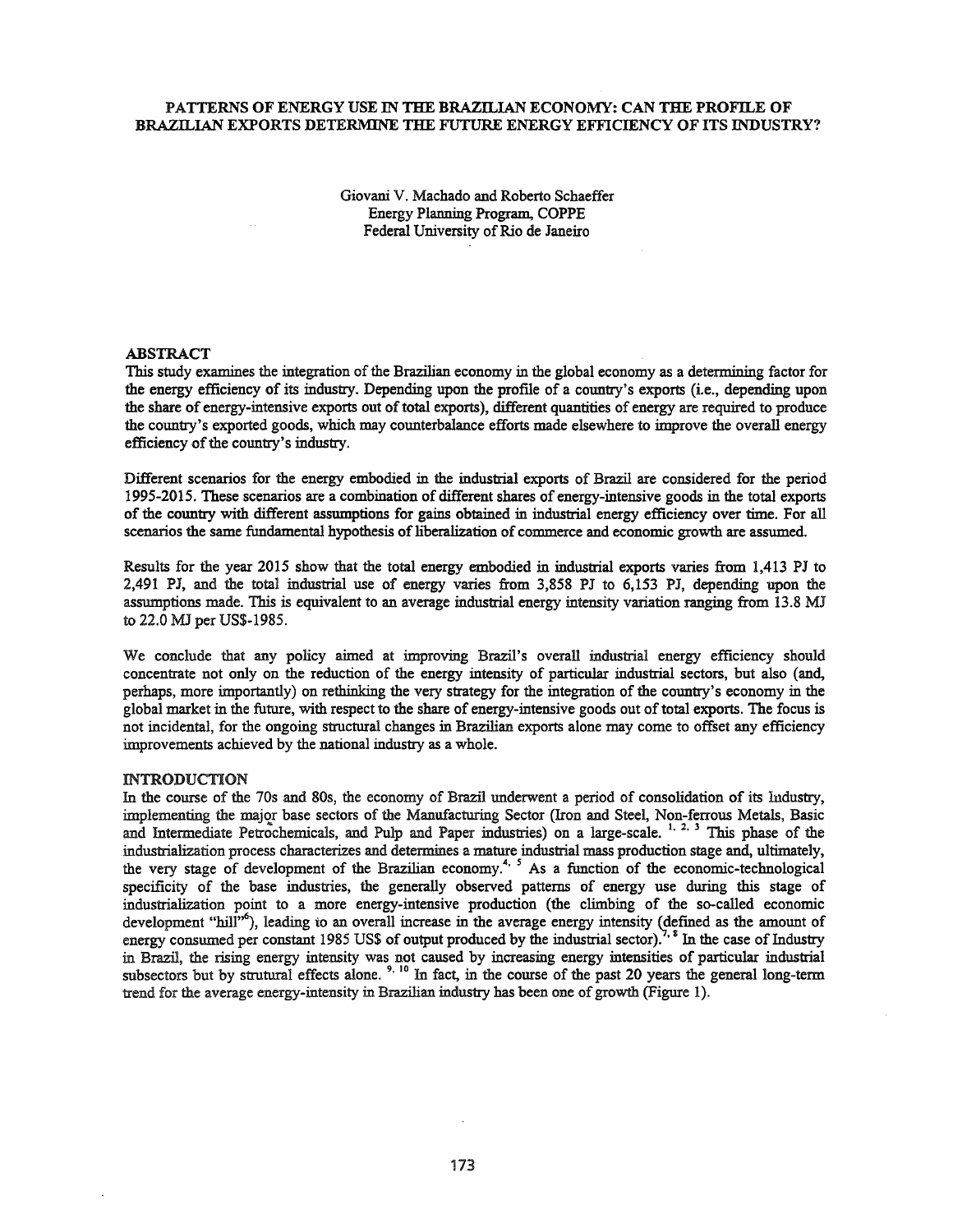

# Figure 1 Evolution of Energy Intensity in Brazilian Industry, 1971-95 (1971=100)

Source: Our own elaboration, based on BRAZIL<sup>11</sup>.

Note: Energy figures are in terms of final energy. Counting hydro-electricity based on its calorific value  $(1 \text{ kWh} = 860 \text{ kcal})$ and Industrial Value Added based on US\$ in 1985 constant prices (exchange rate converted).

Table 1 shows that the industrial sector's share of energy out of the country's total energy demand has gradually increased in conformity with the consolidation of the mature phase of the "Industrial Era."

|               |      |      | -- 87 | ____ | -- - - - - - . |      |
|---------------|------|------|-------|------|----------------|------|
|               | 197  | 1975 | 1980  | 1985 | 1990           | 1995 |
| Industry      | 28.8 | 31.0 | 36.2  | 36.9 | 34.5           | 35.2 |
| Residential   | 34.0 | 26.3 | 20.2  | 16.0 | 14.4           | 12.5 |
| Transport     | 21.6 | 25.9 | 24.2  | 22.8 | 25.3           | 26.9 |
| Other Sectors | 15.6 | 16.8 | 19.4  | 25.8 | 25.6           | 25.3 |

Table 1 Evolution of the Relative Shares by Sectors of Final Energy Use in Brazil, 1971-95 (%)

Source: Our Own Elaboration, based on BRAZIL<sup>11</sup>.

Note: Other Sectors = Agriculture + Commerce + Public Services + Non-Energy Use.

Counting hydro-electricity based on its calorific value ( $1 \text{ kWh} = 860 \text{ kcal}$ ).

Notwithstanding this "natural" trajectory of the patterns of energy use for a national industry in the course of its structural consolidation as a mature Industrial Society, the mode of integration ofthe Brazilian Industry in the world economy during the 80s and 90s bears significantly on the shifts in the recent patterns of energy use in the country. The reason is that the export drive in recent years (exports grew from US\$ 5.9 billion in 1971 to US\$ 31.8 billion in 1994; based on 1985 prices) and, in particular, the kind of integration of the Brazilian industry had in the international market appear to have contributed to the increase of the energy-intensive character of the national industry.<sup>12, 13</sup>

Table 2 shows the evolution of the relative shares of selected groups in Brazilian exports during the 1971-94 period. The evolution of the shares by Groups of the total Brazilian exports in the last decades appears to leave no room for doubt that Brazil has progressively secured a place in the international market as a provider of energy-intensive industrial goods. Such a mode of integration appears to be related to three basic factors. The first is the stage of development that the Brazilian economy is undergoing, the so-called Industrial Era, characterized by the technical-economic paradigm that implies in energy- and materials-intensive production. The second is the ample supply of natural resources which allows the country to develop a comparative advantage in its basic materials processing industries of the Manufacturing Sector. And the last is referent to the assumed development strategy, based on the consolidation of Industry and which, during the 80s, became strictly a strategy for external adjustment, prompting the Government to "stimulate" further the export of an ever-growing share of the industrial production with a secure hold on the international market (policies going as far as to induce recessive processes domestically to generate export "surpluses").<sup>14</sup>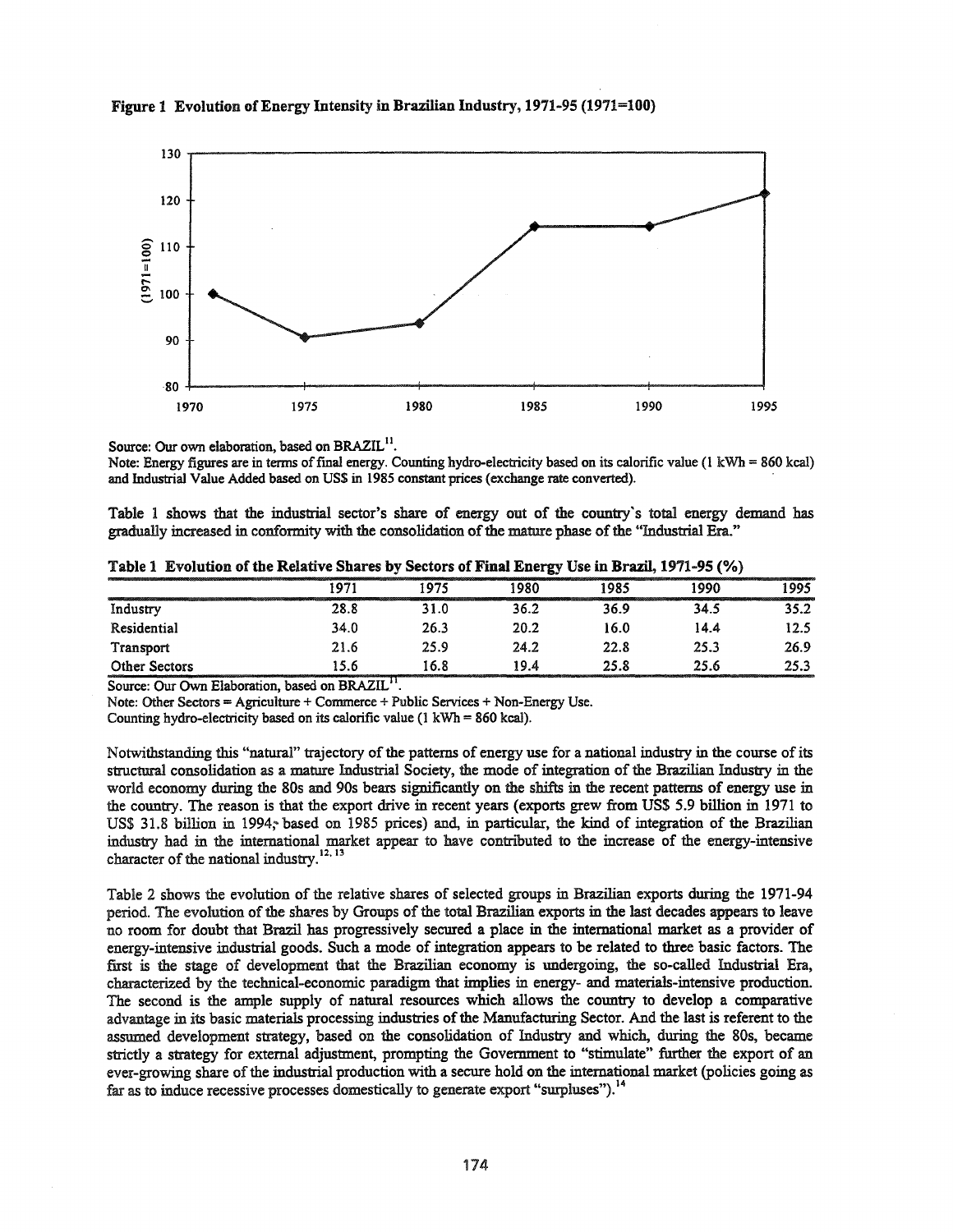|                                   | 1971  | 1975  | 1980  | 1985  | 1990  | 1994  |
|-----------------------------------|-------|-------|-------|-------|-------|-------|
| Total                             | 100.0 | 100.0 | 100.0 | 100.0 | 100.0 | 100.0 |
| Primary goods                     | 75.1  | 58.0  | 42.2  | 33.3  | 27.8  | 25.4  |
| Industrialized goods              | 23.6  | 39.6  | 56.5  | 65.6  | 70.4  | 73.2  |
| Energy-intensive                  | 6.9   | 10.8  | 20.6  | 28.7  | 36.0  | 35.8  |
| Metallurgy                        | N.A.  | 4.3   | 6.0   | 9.5   | 14.8  | 18.7  |
| Iron and steel                    | 4.3   | 3.9   | 7.0   | 11.5  | 12.7  | 12.9  |
| Steel-alloys                      | N.A.  | 1.4   | 1.6   | 1.3   | 1.7   | 1.2   |
| Non-ferrous metals                | N.A.  | 0.6   | 0.9   | 1.9   | 5.3   | 4.7   |
| Chemicals                         | 1.2   | 2.5   | 5.2   | 9.6   | 9.6   | 10.3  |
| Pulp and paper                    | N.A.  | 1.7   | 4.9   | 3.6   | 5.8   | 5.9   |
| Non-metallic minerals             | 1.4   | 0.6   | 1.0   | 0.8   | 0.9   | 0.8   |
| Other Sectors                     | 93.1  | 89.2  | 79.4  | 71.3  | 64.0  | 64.2  |
| Food and beverages                | 32.5  | 29.2  | 27.7  | 19.6  | 15.6  | 13.4  |
| Wood and furniture                | 15.9  | 3.3   | 3.4   | 1.8   | 1.8   | 3.0   |
| Textile and leather               | 2.5   | 14.4  | 9.3   | 10.0  | 9.0   | 9.8   |
| Machinery and transport equipment | 12.4  | 26.6  | 30.1  | 23.2  | 26.1  | 29.0  |
| Others                            | 29.8  | 15.6  | 8.9   | 16.6  | 11.5  | 9.0   |

Table 2 Evolution of the Relative Shares by Sector of the Total Brazilian Exports and by Groups of the Brazilian Industrialized Exports Goods (in Value), 1971-94 (%)

Source: Our Own Elaboration, based on BACEN<sup>13</sup>.

Note: N.A. = Not Available. Primary goods = Agriculture + Mining and Pelletization.

Exports based on US\$ in 1985 constant prices (exchange rate converted).

Individual entries for the Energy-Intensive Groups and for Other Sectors correspond to their respective shares over the total export of industrialized products in value. The summation of the data on exports of Primary and Industrialized Goods does not, however, total 100%. This difference is comprised of the share of the Special Transactions Group, which includes different items such as consumption of a ship's crew, for exemple.

The crux of the matter is that the worsening of the Brazilian external balance of payments in the 80s forced the country into a process of redirecting ever-growing portions of the domestic industrial production towards the international market (see Table 3). Of special note in this process is Metallurgy, Non-metallic Minerals, Pulp and Paper, and Chemicals sectors, all of which register significant increases in the export/production ratio in the order of 6,4, 5 and 7 times, respectively, for the period 1975-94. By oversizing the energy-intensive industrial sectors, the current mode of integration of the Brazilian economy into the global market is a decisive contribution to the notable hypertrophying of the energy profile of the national industry, making more steep the economic development "hill" in Brazil.

This study is focused on the role of the integration of the Brazilian economy as a determining factor for the energy efficiency of the national industry. The work has been subdivided into three parts. The first part examines the volumes of energy embodied in Brazilian exported goods for the period 1971-1994, by contrasting the evolution in energy use by the country's Industry as a whole during the same period. In this manner, an overview of the process of intensification of energy use, observed with respect to the exported industrial goods, can be provided, as well as an evaluation of the consequent impact on the growth in industry wide average energy intensity in Brazil. The second part is comprised of simulations of nine scenarios for the Brazilian economy for the period 1995-2015, and is aimed at analyzing the sensitivity of the patterns of energy use in Industry with respect to the different modes of the country's integration in the global economy. The concluding section sketches out some considerations on the basis of the results of the simulations performed.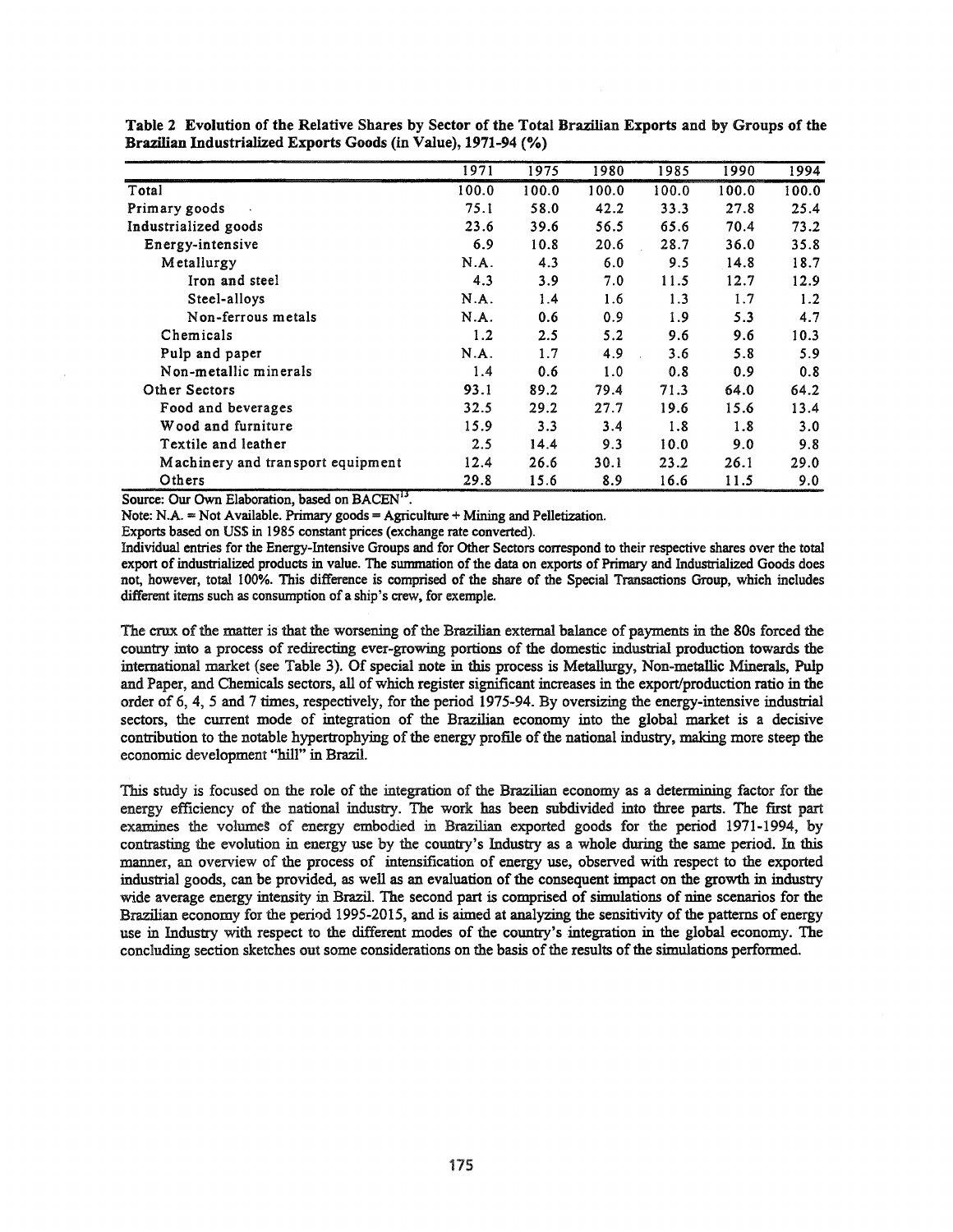|                       | 1975 | 1980 | 1985 | 1990 | 1994 |
|-----------------------|------|------|------|------|------|
| Industry              | 8.6  | 14.2 | 17.3 | 18.7 | 21.6 |
| Food and beverages    | 26.9 | 43.4 | 32.8 | 26.6 | 25.9 |
| Textile and leather   | 11.8 | 13.3 | 17.7 | 19.3 | 28.9 |
| Metallurgy            | 5.6  | 13.7 | 25.6 | 37.5 | 38.1 |
| Non-metallic minerals | 1.1  | 3.0  | 3.1  | 3.7  | 4.3  |
| Pulp and paper        | 6.9  | 26.9 | 19.4 | 30.4 | 33.2 |
| Chemicals             | 2.6  | 8.3  | 15.2 | 18.6 | 21.8 |
| Others                | 6.8  | 10.9 | 13.9 | 13.8 | 16.8 |

Table 3 Evolution of the Relative Shares of Industrial Exports in the Total Industrial Value Added and for Selected Industrial Sectors, 1975-94 (%)

Sources: Our own elaboration, based on BRAZIL<sup>11</sup> and BACEN<sup>13</sup>.

Note: Industrial exports and Industrial Value Added based on US\$ in 1985 constant prices (exchange rate converted). Mining and Pelletization are not included in the data for Industry.

## PATTERNS OF ENERGY USE IN INDUSTRY RESULTING FROM THE MODE OF INTEGRATION OF THE COUNTRY IN THE GLOBAL ECONOMY

International exchanges can be analyzed through the in- and out-flows of materials and energy embodied in them.<sup>15, 16, 17</sup> Thus, in order to obtain a rough overall evaluation of the impact of the integration of Brazilian Industry in the international market, the amount of energy directly embodied in Brazilian exports by Sector and Industrial Group has been estimated. The methodology applied to this end consists in estimating the volumes of energy embodied in exported goods through the use of direct energy intensity coefficients for the different sectors (total final energy use of a sector over its Value Added). Table 4 shows the direct energy coefficients used in the estimates.

|                           | 1971 | 1975 | 1980 | 1985 | 1990 | 1994 |
|---------------------------|------|------|------|------|------|------|
| <b>Agriculture Sector</b> | 15.7 | 10.4 | 8.8  | 7.8  | 7.4  | 7.1  |
| <b>Industry Sector</b>    | 17.1 | 15.4 | 15.9 | 19.5 | 19.5 | 20.6 |
| Minig and pelletization   | 13.5 | 18.7 | 23.9 | 17.4 | 16.4 | 17.2 |
| Food and beverages        | 54.8 | 39.3 | 37.5 | 39.0 | 33.5 | 41.3 |
| Non-metallic minerals     | 56.6 | 61.1 | 46.8 | 49.6 | 46.9 | 45.6 |
| Metallurgy                | 42.6 | 46.1 | 48.1 | 68.9 | 78.1 | 75.4 |
| Chemicals                 | 15.9 | 14.9 | 18.2 | 18.0 | 20.4 | 19.1 |
| Pulp and paper            | 47.1 | 43.1 | 44.8 | 46.9 | 47.0 | 53.6 |
| Textile and leather       | 7.7  | 5.9  | 5.1  | 5.2  | 6.8  | 7.0  |
| Others                    | 3.4  | 3.3  | 3.6  | 3.3  | 3.4  | 3.2  |
| <b>Energy Sector</b>      | 25.9 | 27.3 | 32.4 | 41.4 | 38.3 | 37.7 |

Table 4 Direct Energy Intensity Coefficients for the Brazilian Economy, 1971-94 (MJIUS\$-85)

Source: Our own elaboration, based on BRAZIL.<sup>11</sup>

Energy figures are in terms of final energy. Counting hydro-electricity based on its calorific value (1 kWh =  $860$  kcal) and Industrial Value Added based on US\$ in 1985 constant prices (exchange rate converted).

The amount of energy embodied in the exported industrial products has grown from about 33 PJ in 1971 to, roughly, 641 PJ in 1994 (see Table 5). Looking at the entire 1971-94 period., the energy embodied in the export of energy-intensive goods has grown about 14% per year. By 1975, the energy embodied in the Brazilian industrialized products for export exceeds the energy embodied in primary products (121 *PI* as against 117 PJ). However, only since 1985, when the Government took the decisive steps to encourage and strengthen the export of products of the base industries,<sup>3, 14</sup> does the energy embodied in the products of the Energy-Intensive Group (243 PJ) exceed the energy embodied in the exported products of the Other Industrial Sectors (165 PJ).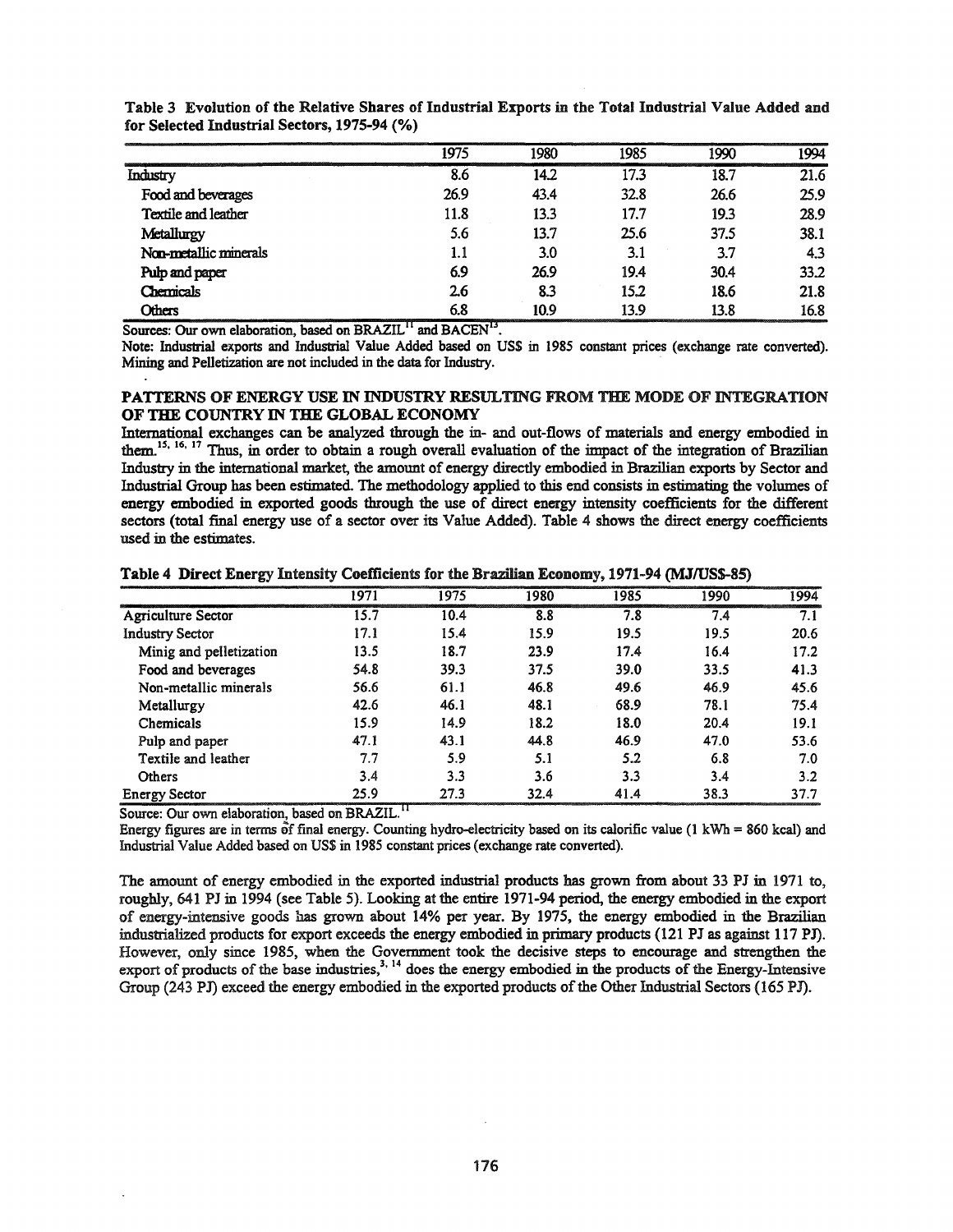|                                   | 1971   | 1975   | 1980   | 1985   | 1990   | 1994   |
|-----------------------------------|--------|--------|--------|--------|--------|--------|
| Total                             | 101.30 | 239.32 | 444.45 | 493.28 | 604.57 | 717.96 |
| Primary goods                     | 67.73  | 116.96 | 132.69 | 83.54  | 74.75  | 75.92  |
| Industrialized goods              | 33.30  | 121.04 | 310.52 | 408.82 | 528.28 | 640.57 |
| Energy-intensive                  | 4.01   | 29.25  | 125.46 | 243.03 | 384.99 | 462.82 |
| Metallurgy                        | N.A.   | 18.17  | 67.97  | 170.20 | 282.54 | 326.25 |
| Iron and steel                    | 2.50   | 11.92  | 50.16  | 133.00 | 182.50 | 224.87 |
| Steel-alloys                      | N.A.   | 4.31   | 11.39  | 15.55  | 24.70  | 20.27  |
| Non-ferrous metals                | N.A.   | 1.94   | 6.42   | 21.65  | 75.33  | 81.10  |
| Chemicals                         | 0.43   | 4.03   | 17.75  | 38.42  | 44.62  | 54.67  |
| Pulp and paper                    | N.A.   | 4.74   | 32.64  | 28.04  | 50.08  | 73.05  |
| Non-metallic minerals             | 1.08   | 2.31   | 7.10   | 6.37   | 7.75   | 8.85   |
| Other Sectors                     | 29.29  | 91.79  | 185.05 | 165.79 | 143.29 | 177.75 |
| Food and beverages                | 24.50  | 75.34  | 154.70 | 127.79 | 96.09  | 127.75 |
| Wood and furniture                | 0.74   | 0.72   | 1.79   | 1.01   | 1.10   | 2.21   |
| Textile and leather               | 0.27   | 5.60   | 7.09   | 8.68   | 11.14  | 15.90  |
| Machinery and transport equipment | 0.58   | 5.79   | 15.95  | 12.73  | 16.22  | 21.48  |
| Others                            | 3.21   | 4.33   | 5.53   | 15.59  | 18.75  | 10.42  |

| Table 5 Evolution of the Energy Embodied in Brazilian Industrial Exports by Sector and by Selected |  |  |  |  |  |  |
|----------------------------------------------------------------------------------------------------|--|--|--|--|--|--|
| Industrial Group, 1971-94 (PJ)                                                                     |  |  |  |  |  |  |

Source: Our own elaboration, based on BRAZIL<sup>11</sup> and BACEN<sup>13</sup>.

Note: N.A. = Not Available. Primary goods = Agriculture + Mining and Pelletization.

Energy figures are in terms of final energy. Counting hydro-electricity based on its calorific value (1 kWh = 860 kcal). The difference in the totals for Primary and Industrialized Products corresponds to the share of Special Transactions, which is part of BACEN's tallying.<sup>13</sup>

A significant portion of the energy used by Industry is being transferred abroad through the export of industrialized goods. Table 6 shows that, in 1971, the quantity of energy embodied in industrial goods for export represented no more than about 5% of the total energy used by the country's industry, but reaching 29% by 1994.

Table 6 Evolution of the Share of the Energy Embodied in Brazilian Industrial Exports Out of Industry's Total Final Energy Use, 1971-94 (%)

|                       | 1971 | 1975 | 1980 | 1985 | 1990 | 1994 |
|-----------------------|------|------|------|------|------|------|
| Industry              | 4.0  | 10.6 | 18.9 | 21.6 | 27.4 | 28.9 |
| Food and beverages    | 9.1  | 25.5 | 42.3 | 32.4 | 25.5 | 25.9 |
| Non-metallic minerals | 0.8  | 1.1  | 3.0  | 3.1  | 3.7  | 4.3  |
| Metallurgy            | 1.3  | 5.7  | 13.7 | 25.6 | 37.5 | 38.1 |
| Iron and Steel        | 1.5  | 4.5  | 12.8 | 25.9 | 33.3 | 36.6 |
| Steel-alloys          | N.A. | 39.1 | 48.1 | 40.8 | 55.0 | 39.7 |
| Non-ferrous metals.   | N.A. | 44   | 7.8  | 18.7 | 47.0 | 42.5 |
| Chemicals             | 0.7  | 4.4  | 10.4 | 20.3 | 23.0 | 26.3 |
| Pulp and paper        | N.A. | 7.0  | 26.9 | 19.4 | 30.4 | 33.2 |
| Textile and leather   | 0.7  | 12.1 | 13.3 | 17.7 | 19.6 | 28.9 |
| Others                | 5.0  | 8.0  | 11.5 | 18.0 | 20.7 | 18.9 |

Sources: Our own elaboration, based on BRAZIL<sup>11</sup> and BACEN<sup>13</sup>.

Note: N.A. = Not Available. Mining and Pelletization are not included in the data on Industry.

Energy figures are in terms of final energy. Counting hydro-electricity based on its calorific value (1 kWh = 860 kcal).

The share of the Energy-Intensive Group out of the total energy embodied in industrial exports as a whole increases from 12.0% in 1971 to 40.4% in 1980, and to above 70% in the 90s (see Table 7). The share ofthe economic output of Brazilian Industry transferred abroad comprises, on average, more energy-intensive products than their proportion in the total economic output of the national industry (the ratio of energy intensity of exports to industrial products as a whole is greater than 1 throughout the period).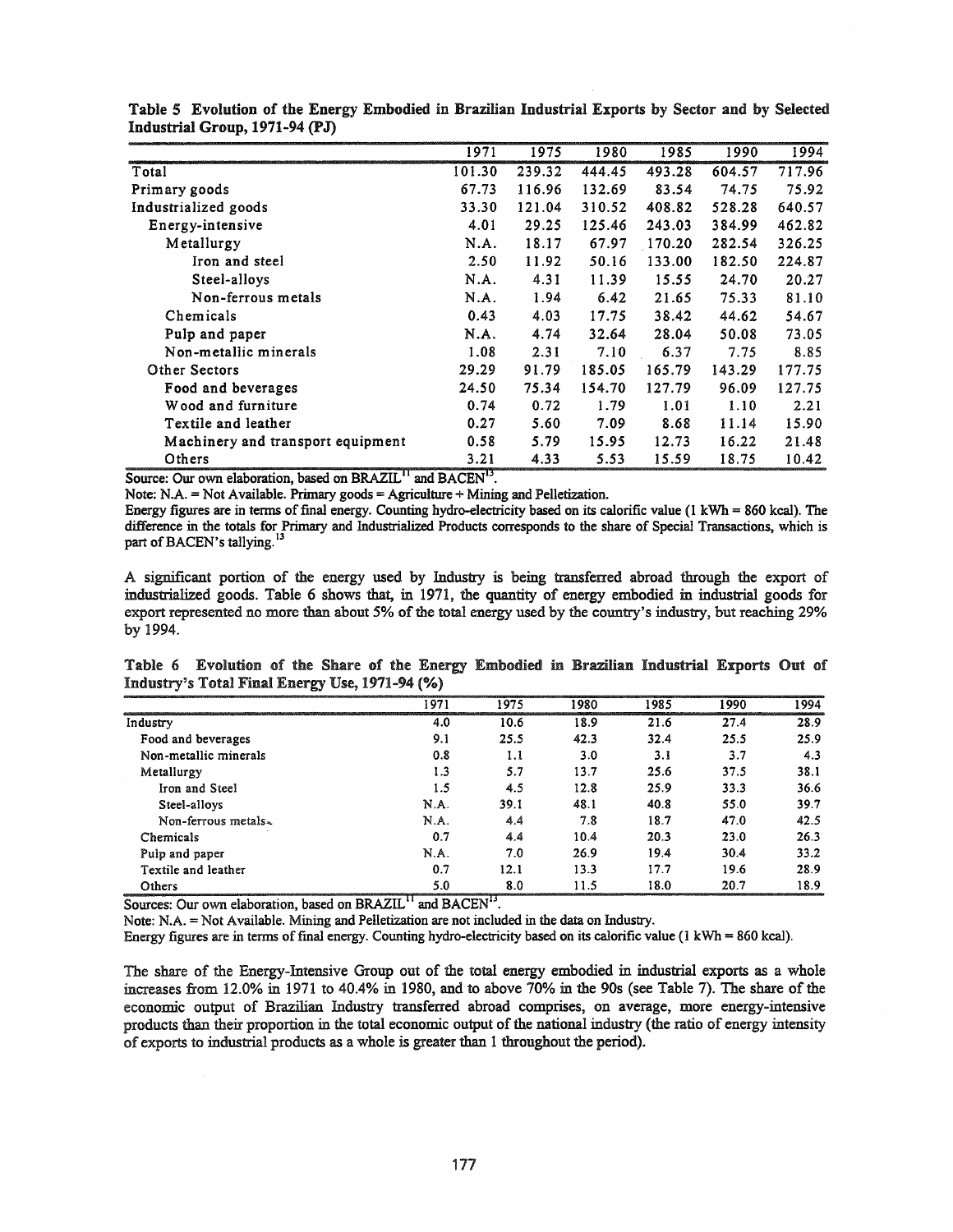Table 7 Evolution of the Energy Embodied in Industrial Exports on Total Energy Use in Industry and the Share of the EnergY-Intensive Groups Out of the Energy Embodied in Industrial Exports, 1971-94

| the company's company's company's            | 1071<br>-- | 1075<br>. .   | ោល<br>--------------<br><b><i><u>Program Control Department Control Department Control Department Control Department Control Department Control Department Control Department Control Department Control Department Control Department Control Department Co</u></i></b> | 1985   | <b><i><u>Programmation Control Control Control Control Control Control Control Control Control Control Control Control Control Control Control Control Control Control Control Control Control Control Control Control Control Contr</u></i></b><br>_____<br>രാറ<br>________ | 1994                      |
|----------------------------------------------|------------|---------------|--------------------------------------------------------------------------------------------------------------------------------------------------------------------------------------------------------------------------------------------------------------------------|--------|------------------------------------------------------------------------------------------------------------------------------------------------------------------------------------------------------------------------------------------------------------------------------|---------------------------|
| (% )<br>$\text{EEX}_{\text{EIG}}/\text{EEX}$ | ∩ הו<br>.  | 24.2.<br>-7.4 | 1 N                                                                                                                                                                                                                                                                      | 59     | د.ء                                                                                                                                                                                                                                                                          | - -<br>سمد                |
| ື                                            | 1.41       | 19<br>1.LJ    | 30<br>1.JV<br><b><i>Commitmentation</i></b>                                                                                                                                                                                                                              | ግድ<br> | $\mathbf{A}^{\bullet}$                                                                                                                                                                                                                                                       | 1.34<br>----------------- |

Sources: Our own elaboration, based on BRAZIL<sup>11</sup> and BACEN<sup>13</sup>.

Note: Energy figures are in terms of final energy. Counting hydro-electricity based on its calorific value ( $1kWh = 860$  kcal). EEIX = Energy Embodied in Industrial Exports, FEUI = Final Energy Use in Industry,  $EEX_{EIG}$  = Energy Embodied in Industrial Exports of Energy-Intensive Goods; and  $e/e<sub>r</sub>$  = Energy Intensity of Industrial Exports / Energy Intensity of Industry Ratio.

The energy embodied in exported industrial goods has comprised a significant share of final energy use in the Brazilian Industry in the 80s and 90s. This is not only a reflection of the ever growing importance of industrial exports in relation to the total value of the economy's industrial output, but is also a consequence of the increased share of the Group of Energy-Intensive goods in the country's industrial exports (7% in 1971, 21% in 1980 and 36% in 1994). Thus, the mode of international market penetration of Brazilian industrial goods for export during the 80s and 90s is, to a great extent, responsible for making the Brazilian National Industry more energy-intensive overall. To overlook the importance of the mode of integration of Brazil's industrial production in the international market may prove a grave shortcoming for analyzing the evolution ofindustrial patterns of energy consumption in the past few decades in the country, and must be given its due weight in the elaboration of effective energy policies aimed at promoting energy efficiency in the near future.

## TRENDS OF ENERGY USE IN THE BRAZILIAN INDUSTRY

Projections of the amount of energy embodied in industrial export goods and total industrial energy use are made in accordance with the simulations of specific scenarios for the evolution of the Brazilian economy for the 1995-2015 period. Three basic trajectories for external integration of Industry in the international market have been outlined, yielding: (1) a profile for exports that are less energy intensive (a reduction in the share of the Energy-Intensive Group, from now on Scenario I); (2) an unaltered profile of export items (the current share of the Energy-Intensive Group remaining constant, from now on Scenario II); and  $(3)$  a more energy-intensive profile for exports (an increased share of the Energy-Intensive Group, from now on Scenario III).

#### Methodology and assumptions

For simulation purposes, a suitable methodology for estimating the energy embodied in industrial exports and total energy use by Industry in Brazil has been elaborated.<sup>14</sup> The methodology is premised on the decomposition of energy-referent data into data at the level of industrial economic output (Industrial Value Added) and the average energy intensity of the economic product. In others words, energy use within each industrial subsector "i" (FEU<sub>i</sub>) is equal to its economic output (IVA<sub>i</sub>), in Value Added terms, times its energy intensity ( $e_i$  or [FEU<sub>i</sub>/IVA<sub>i</sub>]); i.e., FEU<sub>i</sub> = IVA<sub>i</sub> x  $e_i$  (index "i" represents each industrial subsector). In this sense, it is easy to demonstrate that the average energy intensity  $(e_i)$  is itself the result of the interaction of the composition of the economic output - the shares of the various industries in the total economic product or Industrial Value Added (IVA;); i.e.,  $S_i$  or IVA;/IVA; - with the different energy intensities according to type of industry (e,); i.e., e, =  $\Sigma$  S<sub>i</sub> x e<sub>i</sub> (index "t" means total, or the sum of all industrial activities). So, Industry's overall energy use (FEUI, =  $\Sigma$ FEU<sub>i</sub>) is equal to IVA, (i.e,  $\Sigma$ IVA<sub>i</sub>) times e, (i.e., FEUI, =  $\Sigma$  S<sub>i</sub> x e<sub>i</sub>).

To enphasize the impact of energy embodied in industrial exports on industrial energy use IVA is decomposed into two componentes: foreign market oriented activities, i.e. industrial exports (IX,), and domestic market oriented activities (IVA--IX). Similarly, Industry's overall energy intensity (e<sub>t</sub>) is decomposed into energy intensity of industrial exports  $(e_x)$  and energy intensity of domestic market oriented industry  $(e_d)$ , weighted by the share of industrial exports in IVA (IX/IVA;) and the share of domestic market oriented industry in IVA  $([IVA_i-K_i]/IVA_i)$ , respectively (e<sub>t</sub> = [e<sub>x</sub> x (IX/IVA<sub>t</sub>)] + [e<sub>d</sub> x ([IVA<sub>t</sub>-IX<sub>1</sub>]/IVA<sub>t</sub>)]). The energy intensity of industrial exports as a whole  $(e<sub>r</sub>)$  is thefore subdivided in the energy intensity of each subsector "i" of the industrial exports  $(e_i)$  and its respective weight in total industrial exports  $(IX_i/IX_i)$ . The energy intensity of each subsector "i" of industrial exports is assumed to be equal the energy intensity of the subsector "i" itself (see Table 4), so that the differences between the average energy intensity of industrial exports and the average energy intensity of domestic market oriented industry are due to diferences in the economic product compositions alone.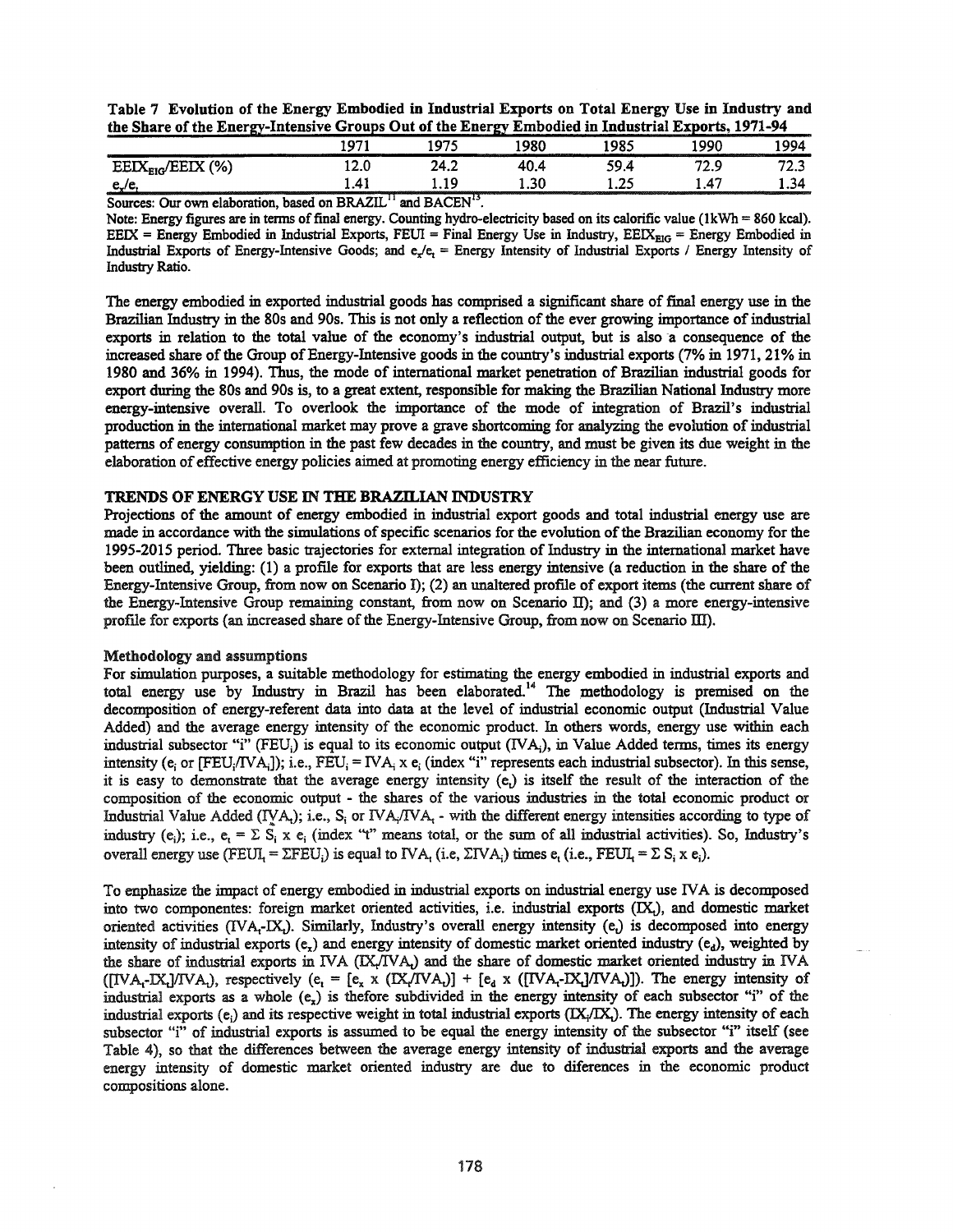The dynamic variable (the independent variable) of the model is the Industrial Value Added (IVA), and the various weights (IX<sub>I</sub>/IVA<sub>t</sub>, [IVA<sub>I</sub>-IX<sub>I</sub>]/IVA<sub>t</sub>, and IX<sub>i</sub>/IX<sub>i</sub>) and energy intensities (e<sub>d</sub> and e<sub>x</sub>) are the parametric variables.Therefore, by assuming different growth rates for the Industrial Value Added (IVA), different shares for energy-intensive goods on total exports, and different energy intensities  $(e_d$  and  $e_i$ ), it is possible to estimate the energy embodied in Industrial Exports and the energy use in Industry. In this way it is possible to understand how the evolution of energy embodied in industrial exports can impact the evolution of total industrial energy use.

The delimitation of the simulations involves defining the hypotheses for the behavior of the independent variable (IVA) and of the parameters of the model on the basis of the available information from other studies.<sup>18, 19, 20</sup> The base case is defined as one where the Brazilian economy will come to assume a profile of greater international integration during the period 1995-2015, with moderate rates of growth of the industrial economic output.

In all situations examined the Industrial Value Added (IVA) is assumed to increase: 3.5% per year during the 1995-2005 period, and of 5.5% per year during the subsequent period (2005-2015). In all situations Industry assumes a more export-oriented proflle, thus enlarging further the share of industrial exports out of the Industrial Value Added from 21% in 1995 to 30% from 2010 onwards (25% in 2000, and 28% in 2005). This evolution appears to be compatible with the process of market liberalization that the Brazilian economy is undergoing (the average rate of growth of XI/IVA of the first half of the 90s being maintained up to 2000), and with the likely perspective of an imminent integrated global economy.<sup>19</sup>

Concerning the mode of integration of the Brazilian economy in world economy, three basic scenarios have been elaborated: one of reduction of the share of the Energy-Intensive Group on industrial exports (from 36% in 1995 to 30% in 2005, and maintaining this level up to 2015); another where the share of the Energy-Intensive Group on industrial exports is maintained constant (36%); and fInally one where the share of the Energy-Intensive Groups over industrial exports increases (from 36% in 1995 to 40% in 2000, maintaining this level until 2015).

Additional hypotheses on the evolution of industrial energy intensity have been elaborated: (1) 2% reduction per year; (2) 1% reduction per year; and (3) no variation. It is important to bear in mind that these hypotheses for evolution of the Brazilian industry are applied to both the energy intensity of domestic market oriented industry as a whole and the energy intensity of each subsector "i" of the industrial exports (index "i" represents different industrial subsectors, like Metallurgy, Pulp and Paper, Chemicals, etc.).

## Can the profile of Brazilian exports determine the future energy efficiency of its industry?

Tables 8 presents the estimates for energy embodied in industrial exports (EEIX) and Figures 2, 3, 4 and 5 present the share of the energy embodied in industrial exports on Industry's final energy use (from now on EEIX/FEUI) and the average energy intensities of industrial exports  $(e_x)$  and overall Industry  $(e_y)$  according to each Hypothesis, respectively. Notice that a new scenario (Scenario 0), a business-as-usual scenario, which serves to explore the relevant parameters for the case of 1995 (level of liberalization of the economy, energy intensity and share of energy-intensive goods on industrial exports) is included, varying only the rate of growth of the Industrial Value Added (following the same rate used in the other 9 situations).

In terms of the energy embodied in industrial exports, Table 8 shows that, for each of the three Hypotheses of gains in energy efficiency considered (2%, 1% and O%/yr), the range of variantion in the results for the year 2015, as a function of the mode of external integration of the Brazilian Industry that year (share of energyintensive exports on total industrial exports varying from 30% to 40%, down or up from 36% in 1995, respectively) is always in the order of 18%.

When the volumes of energy embodied in industrial exports are contrasted with the total final energy use in Industry (see Figure 2), results reveal that, by virtue of the ongoing economic liberalization in the country, the relation EEIXIFEUI increases in all three Scenarios under consideration, from about 28% in 1995, to 37% in Scenario I, to 39% in Scenario II and to 40% in Scenario III in 2015. That is, the range of variation of the results obtained for the year 2015 in terms of industry's total final energy use as a function of the mode of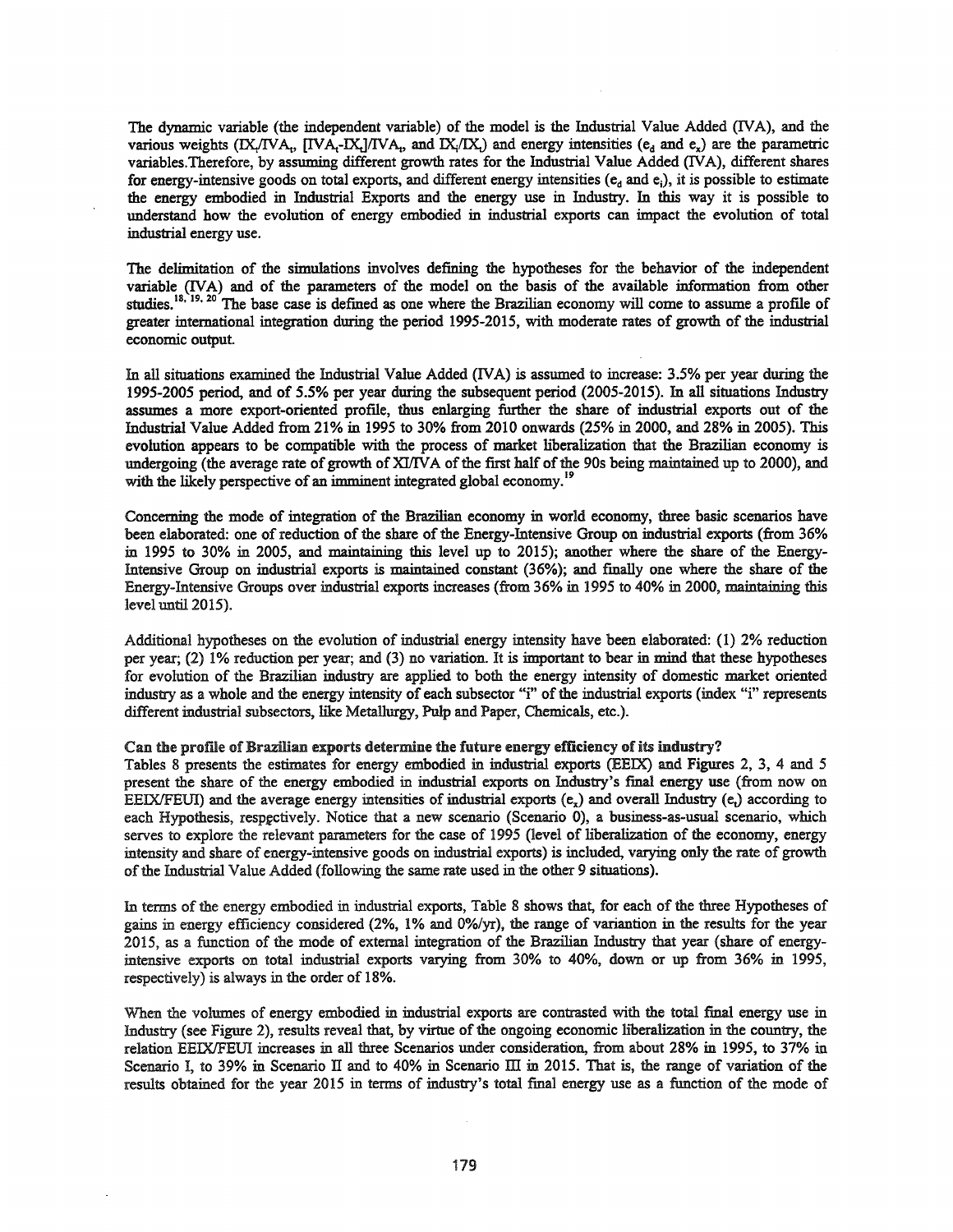integration in the international market is in the order of 6.5%. In terms of fractions of rvA, the energy embodied in industrial exports increases from 21% in 1995 to 30% from 2010 onwards. In other words, in Scenario III the share of the energy embodied in industrial exports on total industrial energy use is kept constant over time, meaning that energy efficiency gains are not enough to offset the other factors involved.

| Table 8 Evolution of Energy Embodied in Industrial Exports and of Total Energy Use in Industry |  |  |  |  |  |  |
|------------------------------------------------------------------------------------------------|--|--|--|--|--|--|
| according to the Different Scenarios and Hypotheses (PJ)                                       |  |  |  |  |  |  |

|                      | 1995 |          |       | 2000     |       | 2005     |       | 2010     | 2015  |          |
|----------------------|------|----------|-------|----------|-------|----------|-------|----------|-------|----------|
| Scenario 0           | 679  | (2,396)  | 806   | (2,845)  | 958   | (3,379)  | 1,252 | (4, 417) | 1,636 | (5, 772) |
| Hypothesis I         |      |          |       |          |       |          |       |          |       |          |
| Scenario I           | 679  | (2,396)  | 827   | (2,577)  | 944   | (2,747)  | 1,196 | (3,266)  | 1,413 | (3,858)  |
| Scenario II          | 679  | (2,396)  | 866   | (2,616)  | 1.041 | (2,844)  | 1,319 | (3,388)  | 1,558 | (4,003)  |
| Scenario III         | 679  | (2,396)  | 924   | (2,674)  | 1,111 | (2,914)  | 1,408 | (3, 477) | 1,663 | (4,108)  |
| <b>Hypothesis II</b> |      |          |       |          |       |          |       |          |       |          |
| Scenario I           | 679  | (2,396)  | 870   | (2,711)  | 1,045 | (3,041)  | 1,393 | (3,803)  | 1,731 | (4, 726) |
| Scenario II          | 679  | (2,396)  | 911   | (2,752)  | 1,153 | (3,148)  | 1,536 | (3,946)  | 1,909 | (4,904)  |
| Scenario III         | 679  | (2,396)  | 972   | (2,813)  | 1,230 | (3,226)  | 1,639 | (4,049)  | 2,037 | (5,033)  |
| Hypothesis III       |      |          |       |          |       |          |       |          |       |          |
| Scenario I           | 679  | (2,396)  | 915   | (2, 851) | 1,156 | (3,362)  | 1,619 | (4, 421) | 2,116 | (5, 779) |
| Scenario II          | 679  | (2,396)  | 958   | (2,894)  | 1,274 | (3, 481) | 1,785 | (4,588)  | 2.333 | (5,996)  |
| Scenario III         | 679  | (2, 396) | 1,022 | (2,958)  | 1,360 | (3, 567) | 1,906 | (4,708)  | 2,491 | (6, 153) |

Note: Energy figures are in terms of final energy. Counting hydro-electricity based on its calorific value (1kWh = 860 kcal). Total Energy Use in Industry within brackets. Hypotheses I, II and III: 2%, 1% and 0%/yr reduction in the energy intensity of each industrial subseetor over time, respectively. Scenarios I, IT and ill: share of energy-intensive exports on total industrial exports from 36% in 1995 to 30%, is kept constant at 36% or increases to 40% in year 2015, respectively.





Note: Energy figures are in tenns offinal energy. Counting hydro-electricity based on its calorific value (lkWh = 860 kcal). Scenarios I, II and III: share of energy-intensive exports on total industrial exports from 36% in 1995 to 30%, is kept constant at 36% or increases to 40% in year 2015, respectively.

It is important to note that the values of the relation EEIX/FEUI for a particular Scenario and for the specific years, under the different Hypotheses, however, do not change (Scenario I for each of the three Hypotheses, and thus successively). This can be explained as the result of keeping the proportionality ofthe assumptions made. Thus, only the absolute numbers are modified, with the ratio between EEIX and FEUI remaining unaltered in specific years regarding different Hypotheses.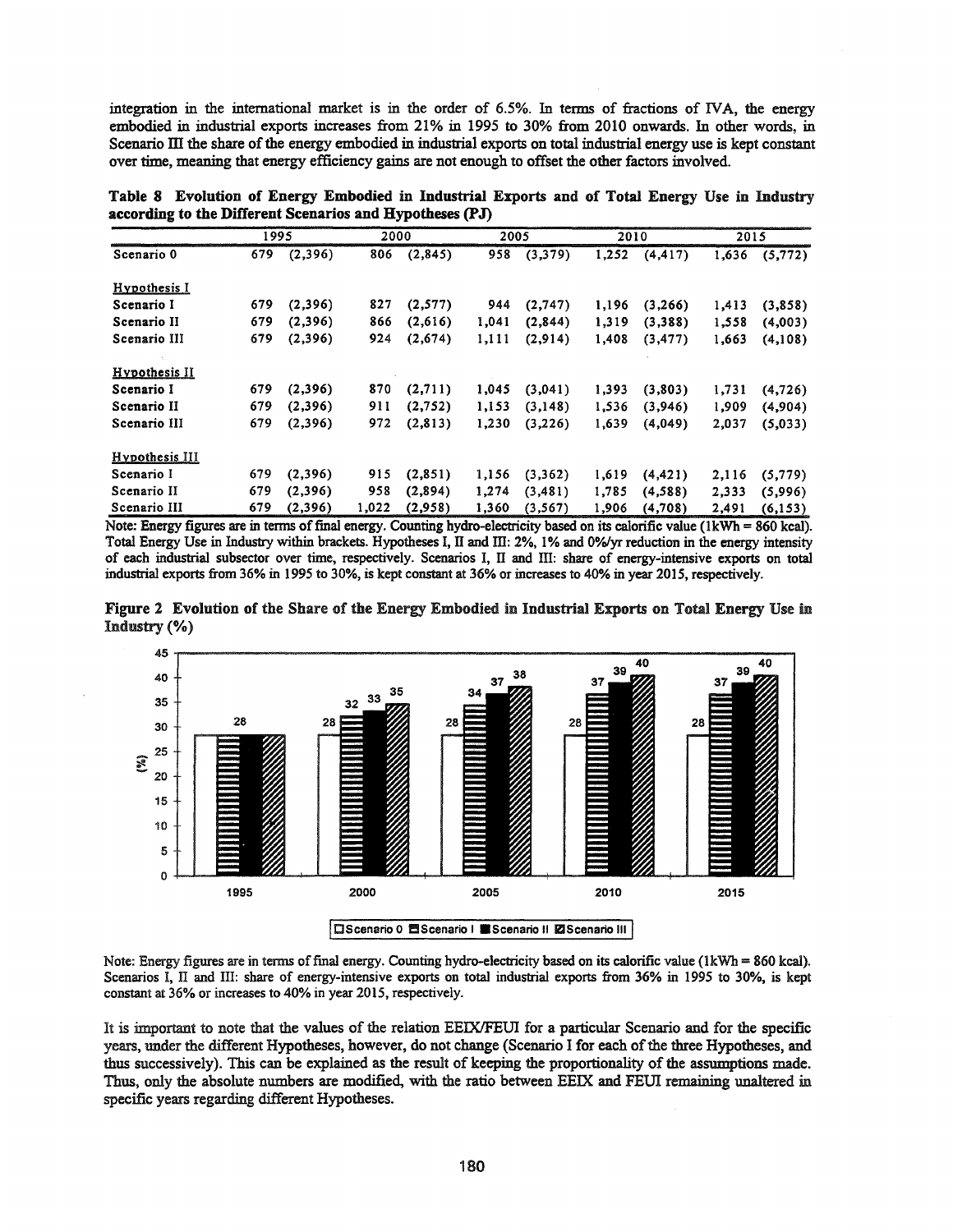Figures 3, 4 and 5 present the evolution of the average energy intensities of the Brazilian industrial exports  $(e_x)$ and of the overall Industry (e,) according to the different Scenarios for each Hypothesis, respectively. In terms of ex, regarding Hypotheses I and II (Figures 3 and 4, respectively), all three Scenarios show trends of decline of the average energy intensity of the Brazilian industrial exports during the 1995-2015 period.





Note: Energy figures are in terms of final energy. Counting hydro-electricity based on its calorific value (1kWh = 860 kcal) and Industrial Value Added based on US\$ in 1985 constant prices (exchange rate converted). Hypothesis I: 2%/yr reduction in the energy intensity of each industrial subsector over time. Scenarios I, II and III: share of energy-intensive exports on total industrial exports from 36% in 1995 to 30%, is kept constant at 36% or increases to 40% in year 2015, respectively.  $e_x$  $=$  energy-intensity of industrial exports and  $e<sub>r</sub>$  = energy-intensity of overall Industry.





Note: Energy figures are in terms of final energy. Counting hydro-electricity based on its calorific value (1kWh = 860 kcal) and Industrial Value Added based on US\$ in 1985 constant prices (exchange rate converted). Hypothesis II: 1%/yr reduction in the energy intensity of each industrial subsector over time. Scenarios I, II and III: share of energy-intensive exports on total industrial exports from 36% in 1995 to 30%, is kept constant at 36% or increases to 40% in year 2015, respectively.  $e_x$  = energy-intensity of industrial exports and  $e_y$  = energy-intensity of overall Industry.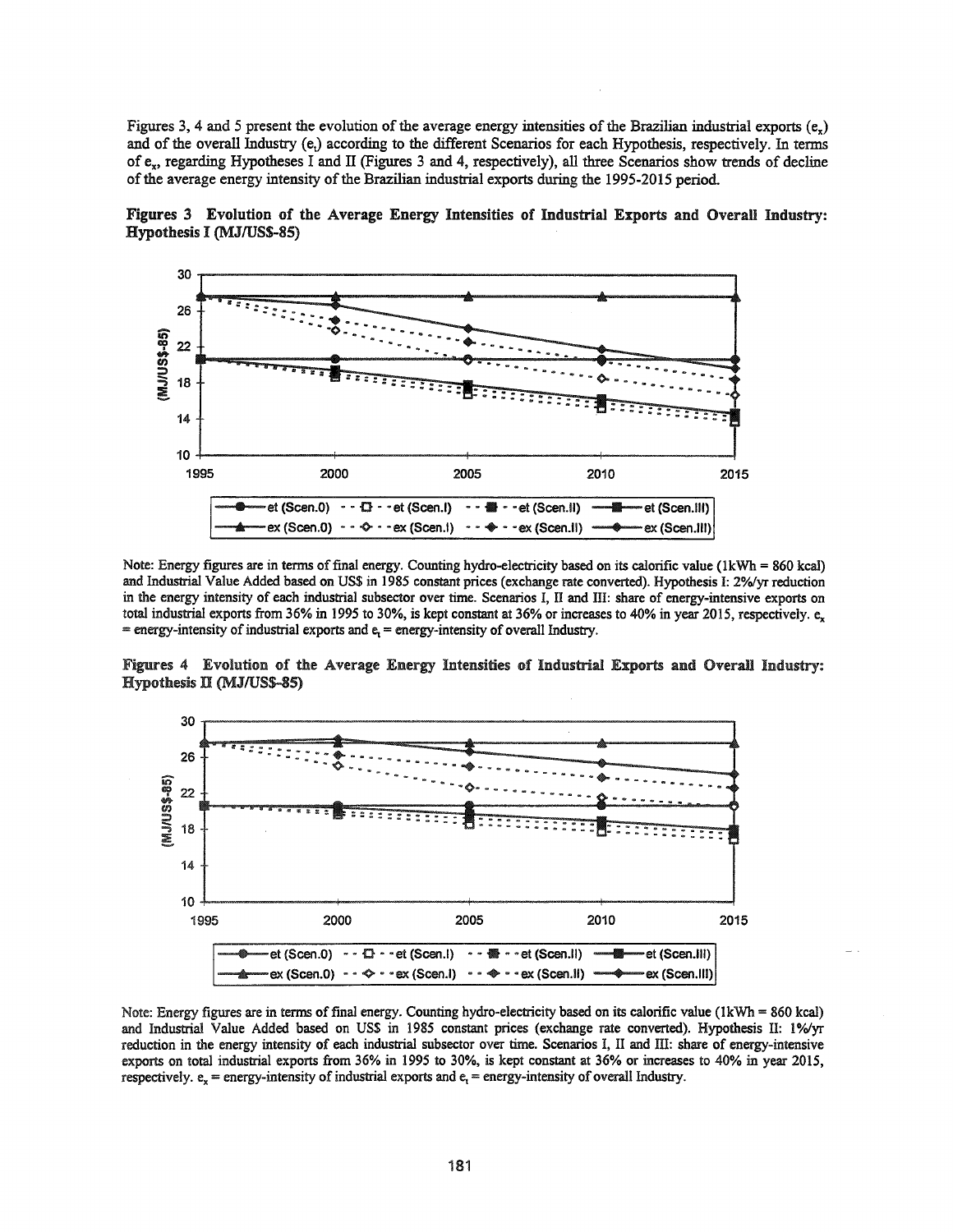Figure 5, according to Hypothesis III (no gains in energy efficiency over time), trends in  $e_x$  will depend on the scenario considered.





Note: Energy figures are in terms of final energy. Counting hydro-electricity based on its calorific value (1kWh = 860 kcal) and Industrial Value Added based on US\$ in 1985 constant prices (exchange rate converted). Hypothesis III: 0%/yr reduction in the energy intensity of each industrial subseetor over time. Scenarios I, II and ill: share of energy-intensive exports on total industrial exports from 36% in 1995 to 30%, is kept constant at 36% or increases to 40% in year 2015, respectively.  $e_x$  = energy-intensity of industrial exports and  $e_1$  = energy-intensity of overall Industry.

The effects of energy efficiency gains on the average energy intensity of industrial exports may be large or small, or even null (when gains are modest, between 0% and 0.5%/yr, for example), depending on the mode of integration of the Brazilian Industry in the international market.

Figures 3, 4 and 5 also highlight the effects of the energy intensity of industrial exports on the overall energy intensity of Industry. It can be observed that, for the 1995-2015 period, the average energy intensity of Industry, under Hypothesis I, decreases, on average, 1.74%/yr in Scenario I, as opposed to the average decrease of 1.46%/yr in Scenario III. With respect to Hypothesis II, the average rates of decrease for Scenarios I and III are 0.87% and 0.60%/yr, respectively. Under Hypothesis III, positive variations in the average energy intensity are registered throughout the period. For Scenario I, the annual average rate increase is practically null, keeping the average energy intensity of Industry as a whole pretty stable (since the latter is compensated, to a great extent, by the smaller share of the energy-intensive goods out of the total industrial exports). In Scenario III, however, this rate increases 0.28%/yr.

As can be ascertained, the ratio  $e_{x}/e_{t}$  presently around 1.34 (that is to say, industrial exports beeing, roughly, 34% more energy- intensive than the average IVA) decreases further to 1.21 and 1.29 in Scenarios I and II, respectively, in 2015; while in Scenario III this ratio remains 1.34 in that same year. Again, as in the case of the relation EEIX/FEUI mentioned above, the values of the ratio  $e_{x}/e_{t}$ , for a particular Scenario and for specific years, under the different Hypotheses, do not change due to the proportionality of the assumptions made.

In conclusion, we confirm that structural changes in Brazilian exports alone may come to offset efficiency improvements made in the country's Industry as a whole if energy efficiency gains over time are kept relatively modest (less than 1%/yr).

## FINAL CONSIDERATIONS

Recent studies have estimated an energy conservation potential in the industrial sector of developed economies ranging from 11 to 37%.  $^{20,21,22,23}$  Although technically attainable for Brazilian Industry as well, <sup>10</sup> the results of the simulations performed in this study indicate that efforts to reduce energy intensity on the part of Brazilian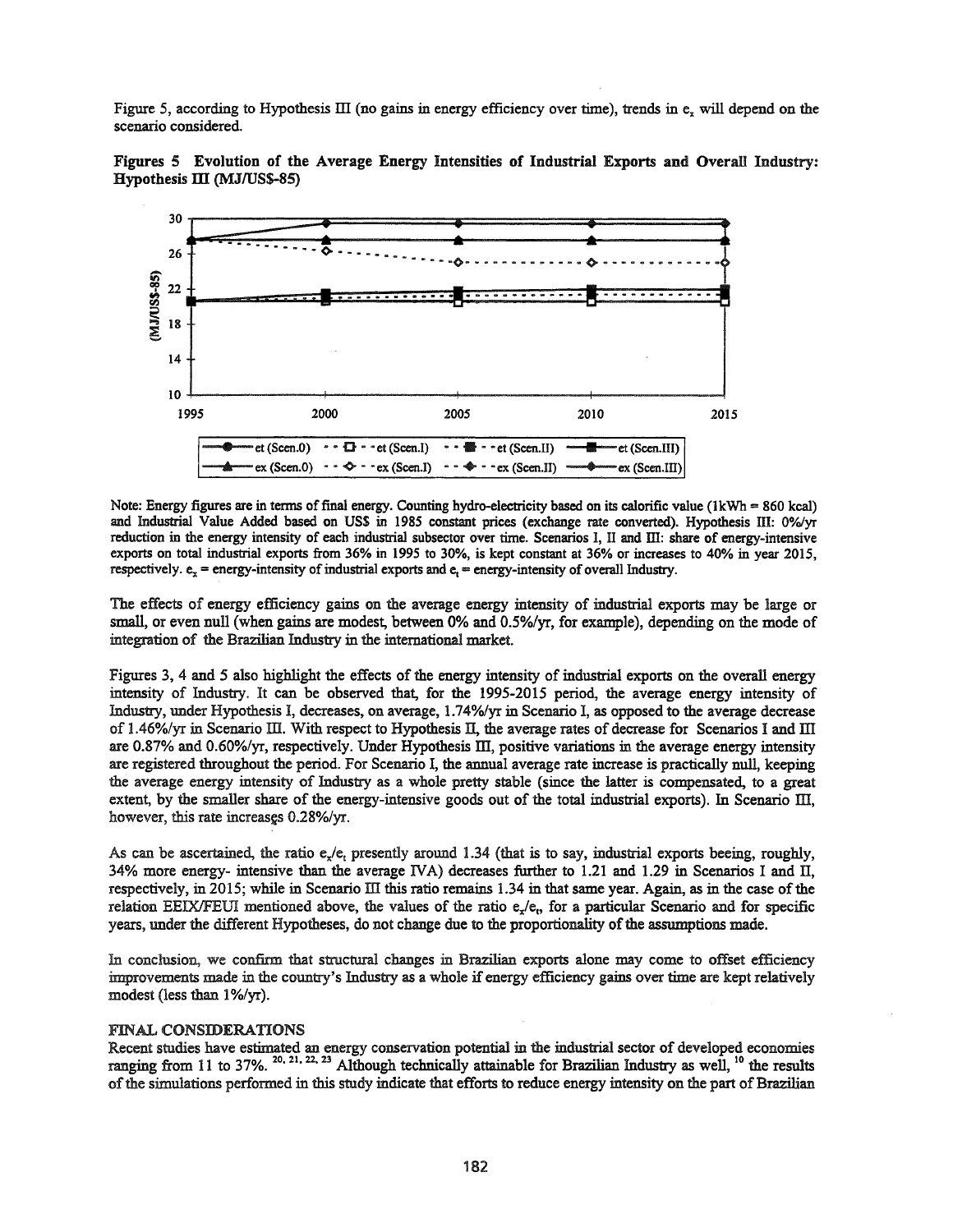Industry as a whole and with respect to industrial export goods in particular may be boosted (Scenario I) or hampered (Scenario III), depending on the specific mode of international integration of the country's Industry.

We have shown (Table 8) that an effective energy conservation policy aimed at moderate energy savings (Hypothesis I) may lead, in Scenario I (a smaller share for the energy-intensive goods on total industrial exports), to a reduction in final energy use in Industry, in 2015, in the order of 33.2% as compared to Scenario o*(business-as-usual).* In Scenario III (a greater share for the energy-intensive goods), the reduction would be of 28.8% in 2015; that is, roughly 4.5 percentage points lower. In the case of an energy conservation policy aimed at promoting only modest energy efficiency improvements (Hypothesis  $\Pi$  ), these percentage will be even smaller: 18.1%, in Scenario I, and 12.8%, in Scenario III both in reference to Scenario 0. Finally, if no energy efficiency efforts are made (Hypothesis III), total industrial final energy use will increase as compared to Scenario 0. This can be explained as a consequence of the increased share of industrial exports (which are, on the average, more energy-intensive) over the Industrial Value Added in Scenarios I, II and III. Thus, final energy use in 2015, Scenario I, will be the same as in Scenario 0; while in Scenario III final energy use will be 6.6% greater than in Scenario O.

Figure 6 depicts the range of the results in terms of e, and e, according to the different Scenarios. It shows that e, and e, would present downward or upward trends, depending upon the Hypotheses of energy efficiency gains and on the specific mode of international integration of the country's Industry. A larger share of the energyintensive group in industrial exports would demand a greater effort in terms of energy efficiency improvements to offset its effects on the energy intensity of Industry as a whole. Simulations assuming modest energy efficiency gains per year (0.5%) show that a more energy intensive mode of integration of the Brazilian economy in the world economy can offset the downward effect over the energy intensity of Industry as a whole.

Figure 6 Range of the Results in Terms of the Energy Intensities of Industrial Exports and of Overall Industry (MJIUSS-85)



Note: Energy figures are in terms of final energy. Counting hydro-electricity based on its calorific value ( $1kWh = 860$  kcal) and Industrial Value Added based on US\$ in 1985 constant prices (exchange rate converted). Hypotheses I and III: 2% and 0%/yr reduction in the energy intensity of each industrial subsector over time, respectively. Scenarios I and III: share of energy-intensive exports on total industrial exports from 36% in 1995 to 30% or increases to 40% in year 2015, respectively.  $e_x$  = energy-intensity of industrial exports and  $e_y$  = energy-intensity of overall Industry.

It can, thus, be concluded that the smaller the gains in energy efficiency in the various industrial sectors, the greater will be the influence of the mode of external integration of the Brazilian economy on the patterns of energy use in Country's Industry as a whole as well as on its average level of energy efficiency. The lesson that can be derived on the basis of the results of this work is that a more energy-intensive mode of international integration for Brazilian industrial exports may endanger the effectiveness of measures aimed at promoting the more efficient use of energy in the Brazilian Industry in the future.